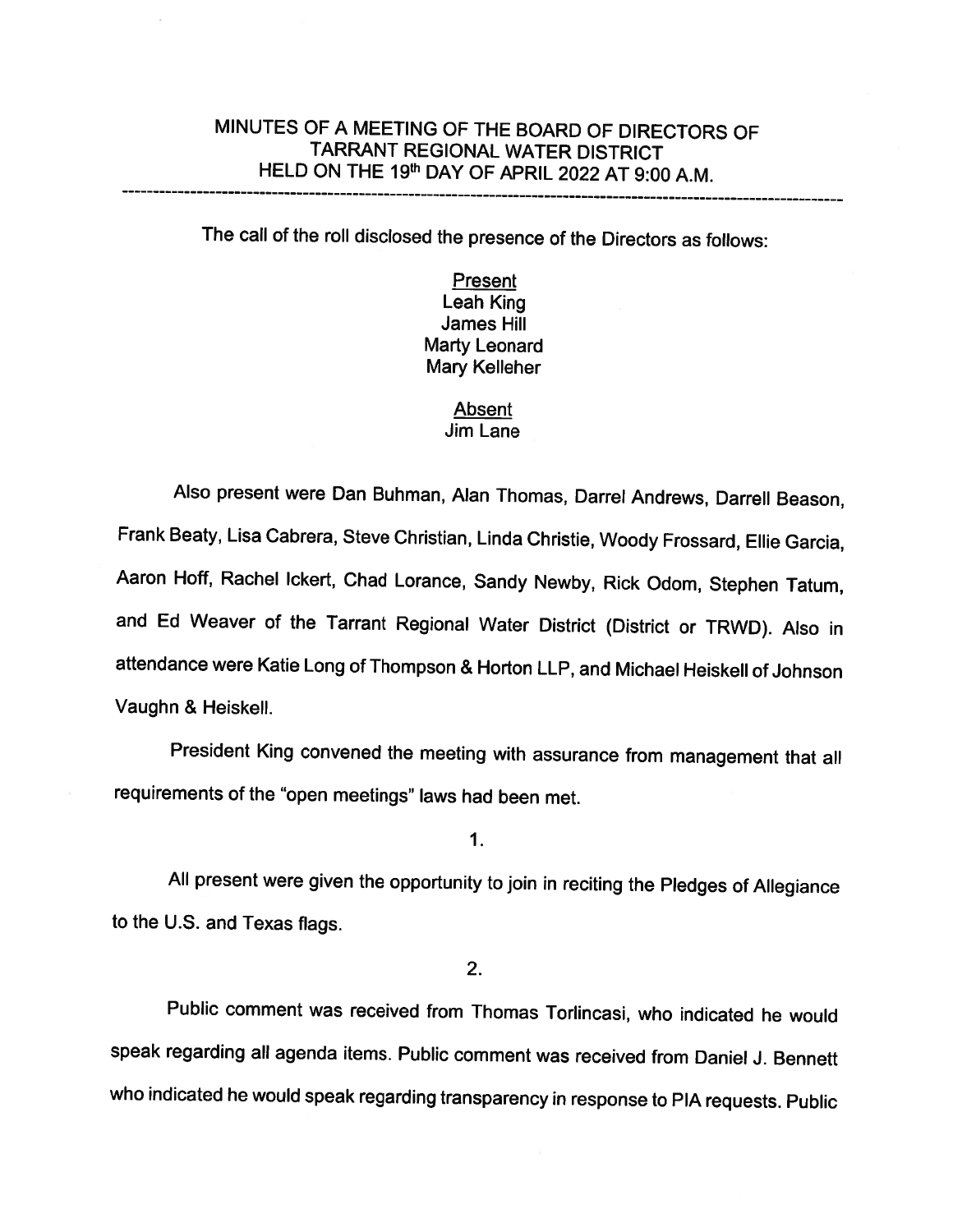comment was received from Lon Burnam who indicated he would speak regarding agenda item 2.

3.

On <sup>a</sup> motion made by Director Leonard and seconded by Director Hill, the Directors voted to approve the minutes from the Board meeting held on March 22, 2022. It was accordingly ordered that these minutes be <sup>p</sup>laced in the permanent files of the District.

4.

With the recommendation of management, Director Leonard moved to approve <sup>a</sup> credit change order in the amount of \$(232,190) for Tunnel Boring Machine modifications with Traylor Sundt Joint Venture for IPL Section <sup>19</sup> Long Tunnel Crossings. In addition, the General Manager, or his designee, is granted authority to execute all documents associated with this item. Funding for this item is included in the Dallas Bond Fund. Director Hill seconded the motion and the vote in favor was unanimous.

5.

With the recommendation of management, Director Kelleher moved to approve <sup>a</sup> contract in an amount not-to-exceed \$83,450 with Huitt-Zollars, Inc. for master <sup>p</sup>lanning and design services for the Operations Compound Relocation Phase 1. Funding for this item is included in the Bond Fund. Director Hill seconded the motion and the vote in favor was unanimous.

6.

With the recommendation of management, Director Kelleher moved to approve <sup>a</sup> purchase in the amount of \$105,304 from Huffman Communications Sales, Inc. of Corsicana, Texas, for <sup>a</sup> Prefabricated Concrete Control Building, <sup>a</sup> vital part of <sup>a</sup> project to upgrade and modernize the operation of the spiliway. Funding for this item is included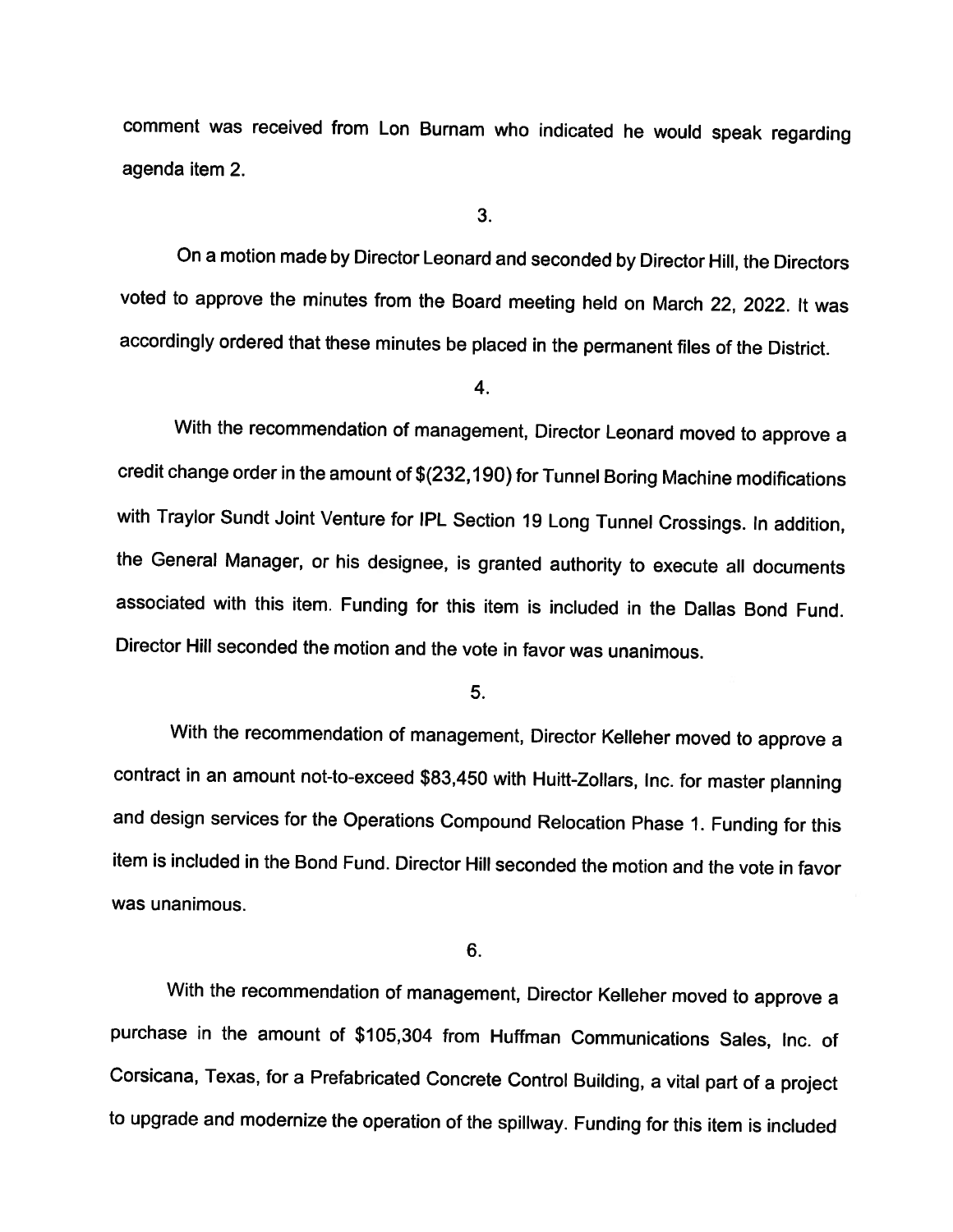in the Fiscal Year <sup>2022</sup> Revenue Fund Budget. Director Hill seconded the motion and the vote in favor was unanimous.

7.

The Board of Directors discussed the following proposed Board-adopted policy: Liability Insurance and Indemnification Policy. Director Hill inquired if the proposed Board policy was consistent with other similar governmental bodies. Katie Long of Thompson & Horton LLP explained how the proposed policy was consistent, as well as more detailed and more expansive than other similar governmental bodies.

8.

With the recommendation of management, Director Leonard moved to authorize TRWD becoming <sup>a</sup> party to an Interlocal Agreement with North Central Texas Council of Governments, Regional Transportation Council, and the City of Fort Worth wherein the parties agree that \$3.5 million of the \$5 million bridge loan for the Trinity River Vision Central City Bridge Project would be repaid using TIE revenue over the course of ten (10) years. The \$3.5 million TIF portion will come from revenue authorized for TRWD and will be paid to NCTCOG each year regardless of other TRWD expenses or the remaining TRWD loan amount under the Project Funding Agreement. Funding for this item is included in the Fiscal Year <sup>2022</sup> Special Projects/Contingency Fund. Director Hill seconded the motion and the vote in favor was unanimous.

9.

## Staff Updates

- Watershed Programming Update and Award
- . Water Resources Update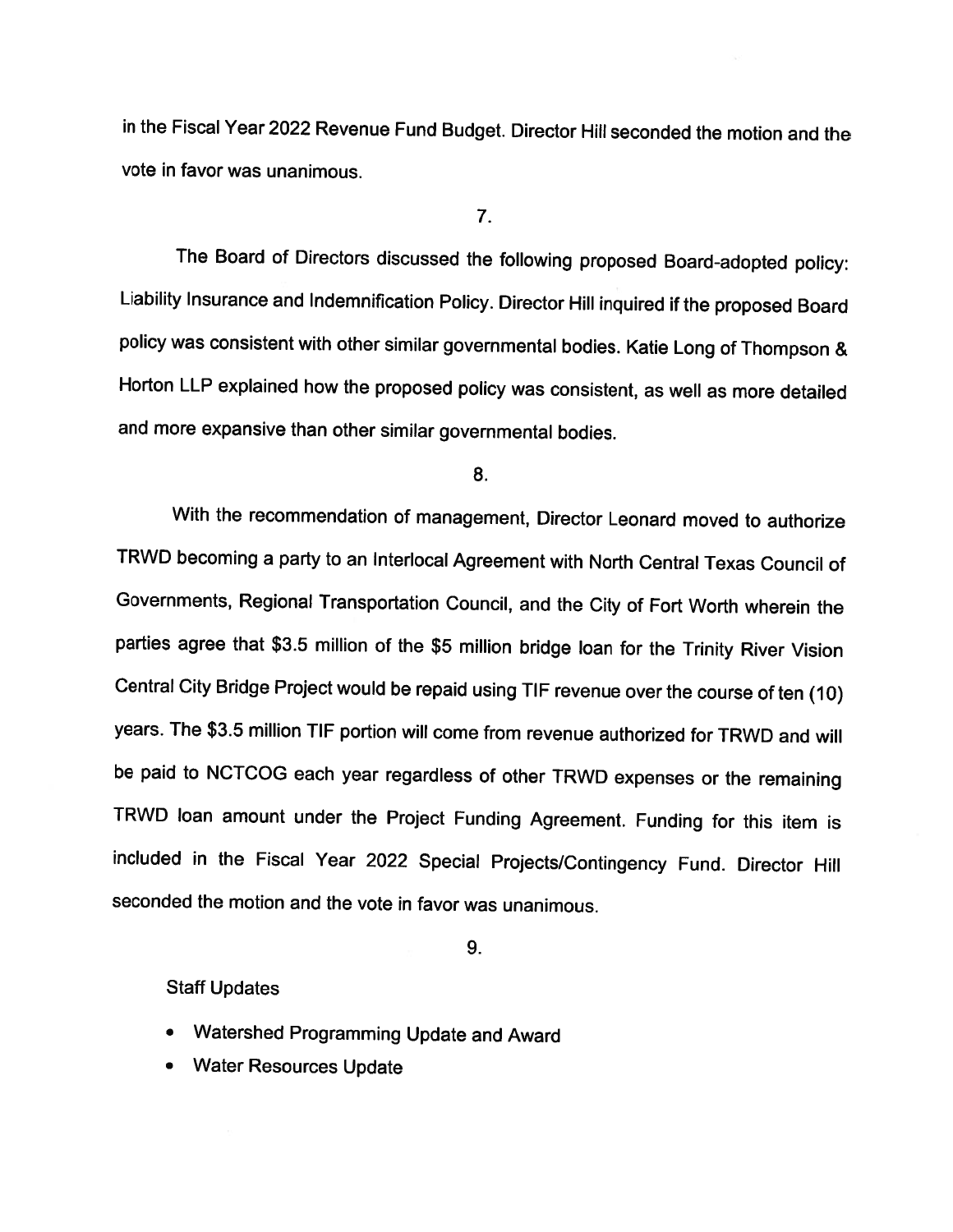The Board next held an Executive Session commencing at 9:49 a.m. under Section <sup>551</sup> .071 to Consult with Legal Counsel on <sup>a</sup> Matter in Which the Duty of Counsel Under the Texas Disciplinary Rules of Professional Conduct Clearly Conflicts with Chapter 551, Texas Government Code, and to Discuss Pending or Contemplated Litigation; and Section 551.072 to Deliberate the Purchase, Exchange, Lease or Value of Real Property.

Upon completion of the executive session at 10:59 a.m., the Vice President reopened the meeting.

## 13.

With the recommendation of counsel, the Board considered approval of reimbursement to TRWD Board members for legal fees incurred related to <sup>a</sup> recently concluded inquiry from the Tarrant County District Attorney's Office that resulted in no charges or actions. Michael Heiskell, attorney representing the District in this matter, provided background on the investigation. Stephen Tatum, General Counsel, explained voting in the affirmative to authorize reimbursement for <sup>a</sup> Director means agreement with the following: 1) the acts or omissions <sup>g</sup>iving rise to the DA inquiry was made in good faith and in the performance of the Director's official duties; and 2) the defense of the proceedings was in furtherance of the public interest of Tarrant Regional Water District.

President King made <sup>a</sup> motion to approve reimbursement of legal expenses, if any, incurred by Director Lane related to the DA inquiry. Director Leonard seconded the motion and the vote in favor was unanimous. Director Lane was absent from the meeting.

President King made <sup>a</sup> motion to approve reimbursement of legal expenses, if any, incurred by Director Kelleher related to the DA inquiry. Director Leonard seconded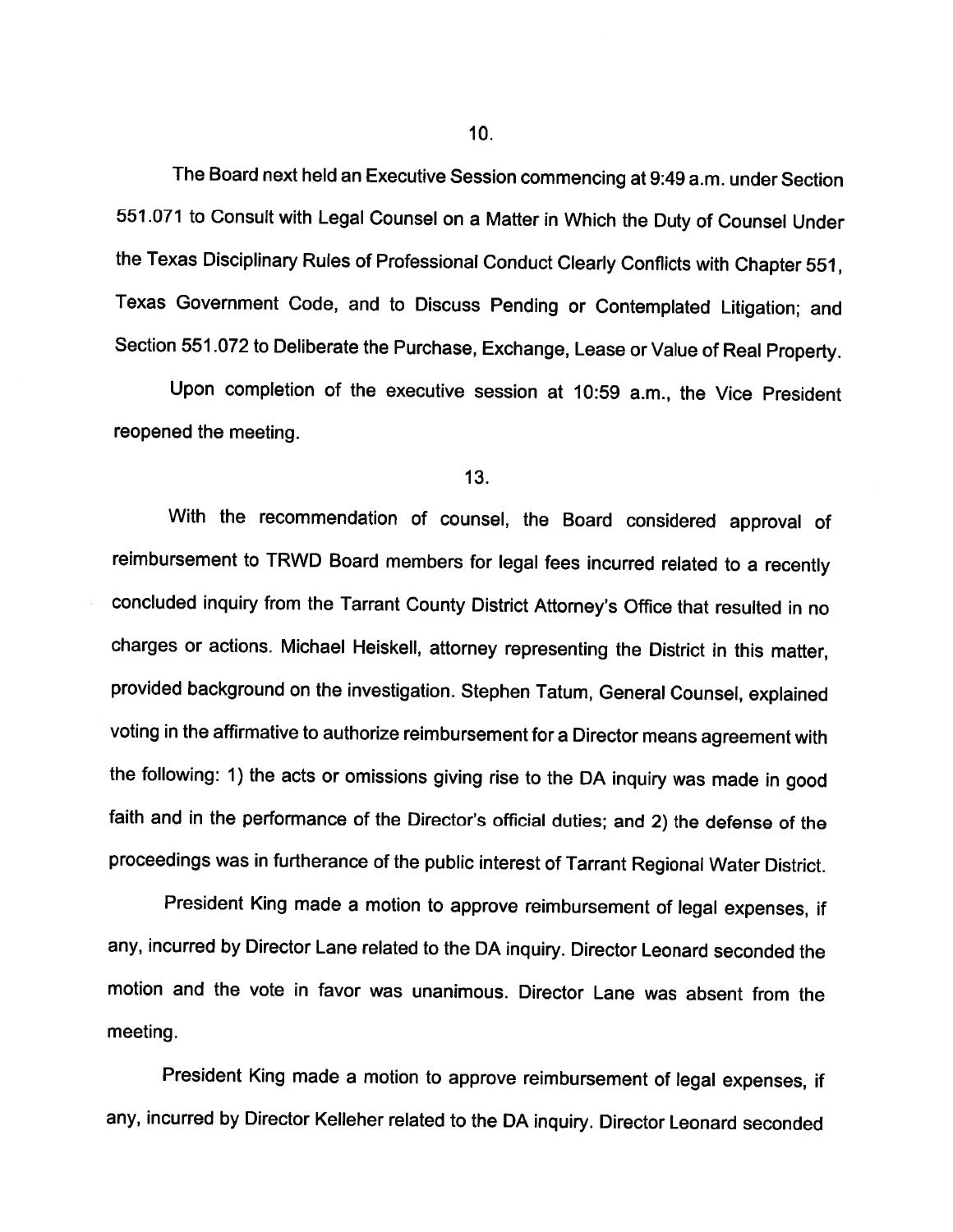the motion and the vote in favor was unanimous. Director Kelleher recused herself from the vote.

President King made <sup>a</sup> motion to approve reimbursement of legal expenses, if any, incurred by Director Hill related to the DA inquiry. Director Kelleher seconded the motion and the vote in favor was unanimous. Director Hill recused himself from the vote.

President King made <sup>a</sup> motion to approve reimbursement of legal expenses, if any, incurred by Director Leonard related to the DA inquiry. Director Hill seconded the motion and the vote in favor was unanimous. Director Leonard recused herself from the vote.

Director Hill made <sup>a</sup> motion to approve reimbursement of legal expenses, if any, incurred by President King related to the DA inquiry. Director Leonard seconded the motion and the vote in favor was unanimous. President King recused herself from the vote.

11.

With the recommendation of management, Director Hill moved to grant authority to acquire, by purchase, an easement interest in the following described tracts, which are necessary for the public use and purpose of construction and operation of the Integrated Pipeline Project.

IPL Parcel 628AE (4WS Cedar Creek Ranch, Ltd.)

<sup>A</sup> temporary easement interest across <sup>a</sup> 0.375-acre tract of land situated in the particularly described as a portion of that certain tract of land described by Deed<br>to 4WS Cedar Creek Ranch, Ltd., recorded in Volume 2835, Page 179, Deed Records<br>of Henderson County, Texas, and being further described in agreement to breach a pond dam encroaching on IPL Parcel 628, for the negotiated<br>purchase price of \$150,000; and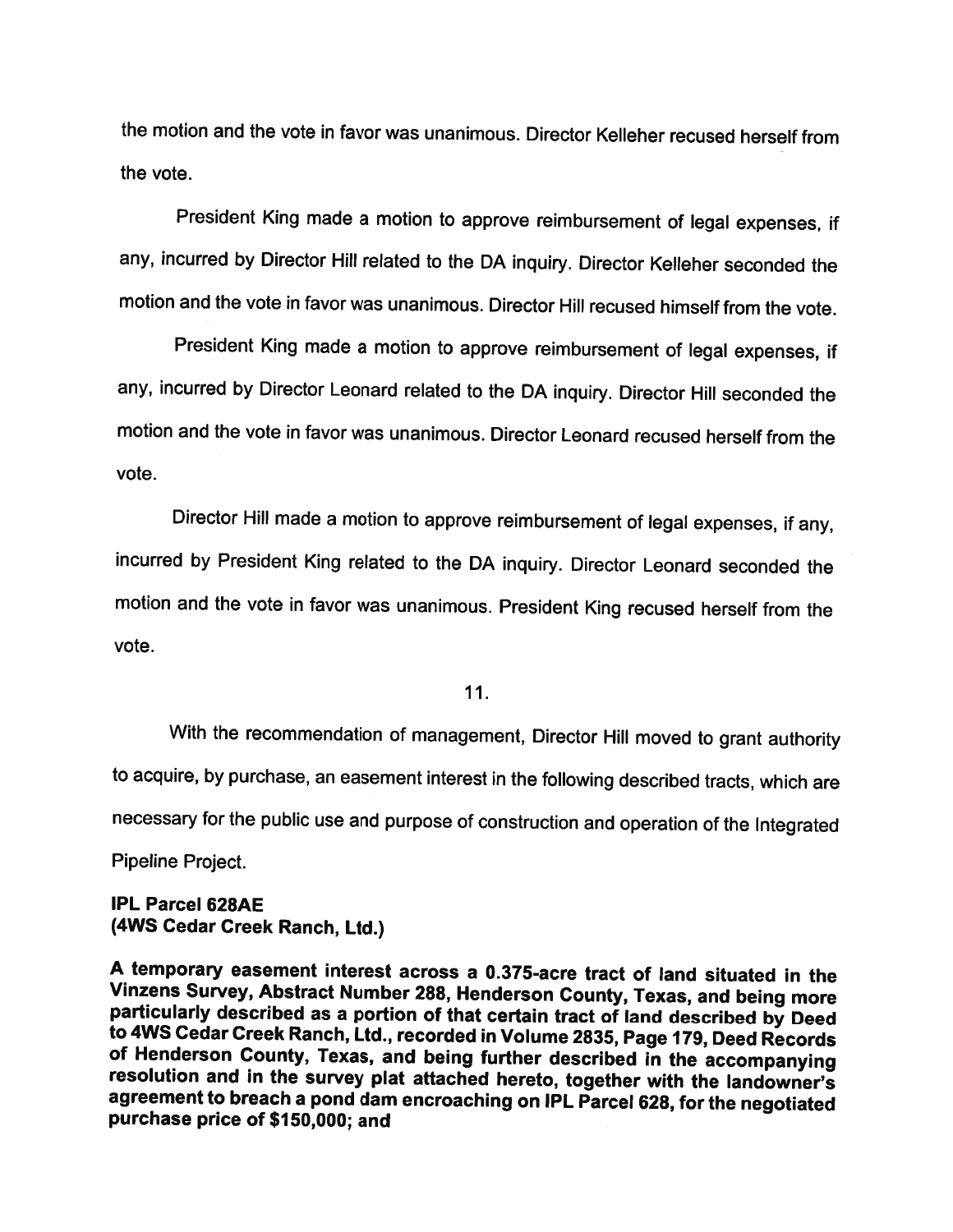# EXHIBIT "A" Property Description

Being 0.375 acres (16,338 square feet) of land situated in the Vinzens Henrich Survey, Abstract Number 288, Henderson County, Texas, and more particularly that certain tract of land described by deed to 4WS Cedar Creek Ran

**BEGINNING** at a 5/8 inch iron rod with TranSystems cap set in the south line of IPL Parcel 628 (no deed of record found) being the northwest corner of herein described tract (N: 6,751,116.313, E: 2,716,858.511 Grid), fro

- (1) **THENCE** N 89°57'57" E, along the south line of said IPL Parcel 628 and the north line of herein described tract, a distance of 50.46 feet to a 5/8 inch iron rod with TranSystems cap set being the northeast corner of
- (2) THENCE S  $7^{\circ}44'18''$  E, along the east line of herein described tract, a distance of 309.58 feet to a 5/8 inch iron rod with TranSystems cap set in the line of an old 5 feet tall wire fence being the south line of said 4WS tract and the north line of a tract of land described by deed to Town of Trinidad, TX, recorded in Volume 552, Page 42, D.R.H.C.T.:
- (3) THENCE <sup>S</sup> 78°14'09" W, along the south line of said 4WS tract, the north line of said Town of Trinidad tract, the line ofsaid old <sup>5</sup> feet tall wire fence and the south line of herein described tract, <sup>a</sup> distance of 5.23 feet to <sup>a</sup> <sup>6</sup> inch wood fence post found;
- (4) **THENCE** S  $48^{\circ}23'44''$  W, continuing along the south line of said 4WS tract, the north line of said Town of Trinidad tract, the line of said old 5 feet tall wire fence and the south line of herein described tract,
- (5) THENCE <sup>N</sup> 7°44'18" W, along the west line of herein described tract, <sup>a</sup> distance of 346.77 feet to the POINT OF BEGINNING, containing 0.3 <sup>75</sup> acres (16,338 square feet) of land, more or less.

NOTE: Basis of bearing is the Texas State Plane Coordinate System, North Central Zone (4202), North American Datum <sup>1983</sup> (NAD 83)(2007) with all distances adjusted to surface by project combined scale factor of 0.9999804020.

NOTE: Plat to accompany this legal description.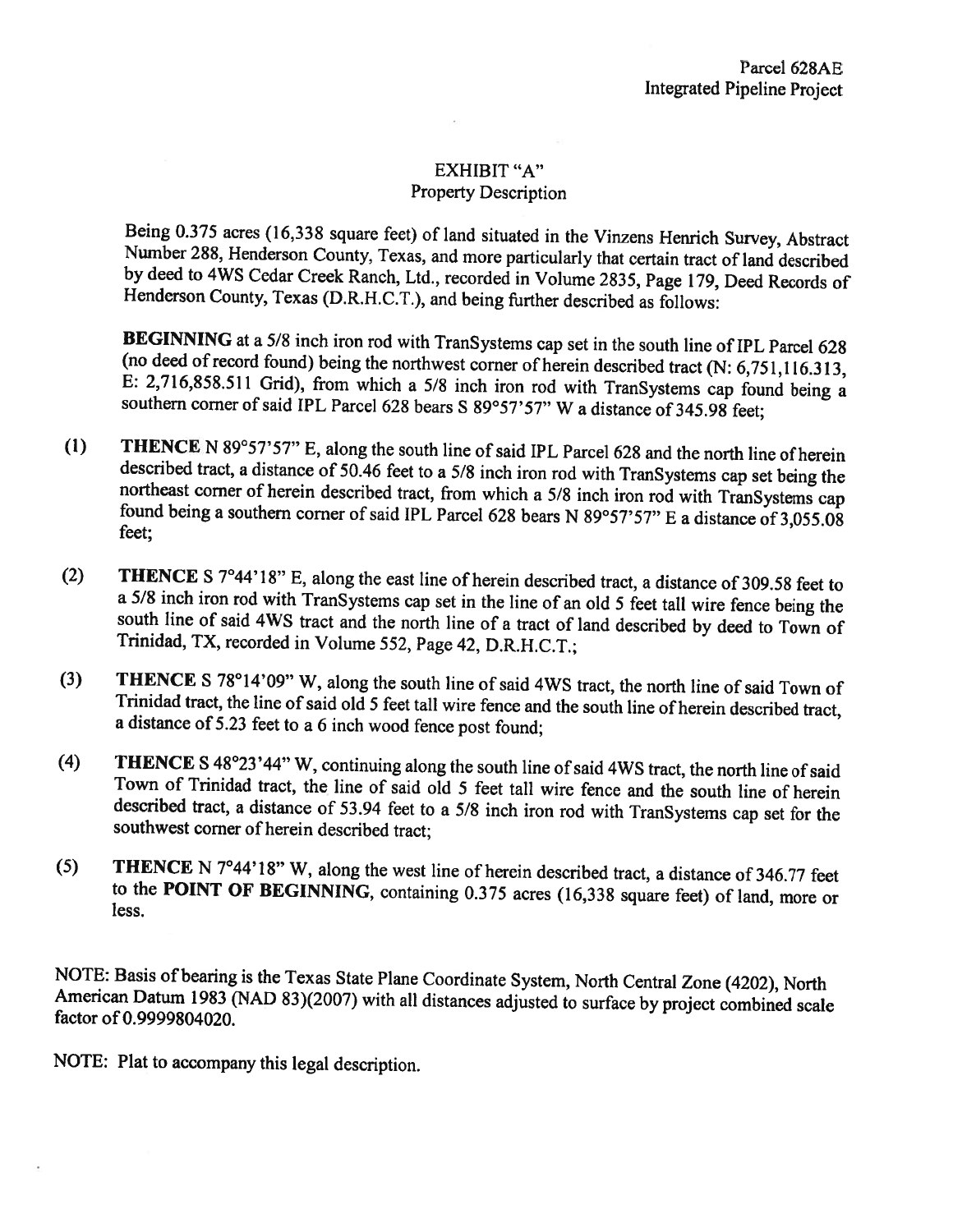I do certify on this 7th day of August, 2021, to Attorney's Title Company of Henderson County, Fidelity National Title Insurance Company and Tarrant Regional Water District, that a survey was made on the ground as per the

Except as shown on the survey: (i) there are no visible encroachments upon the subject property by visible improvements on adjacent property, (ii) there are no visible encroachments on adjacent property, streets or alleys

This survey substantially complies with the current Texas Society of Professional Surveyors Standards and Specifications for <sup>a</sup> Category 2, Condition IV Survey.

Daniel M. Putman Registered Professional Land Surveyor Texas Registration Number 6729 Texas Surveying Firm 10038300 TranSystems Corporation 500 West 7<sup>th</sup> Street, Suite 1100 Fort Worth, TX 76102

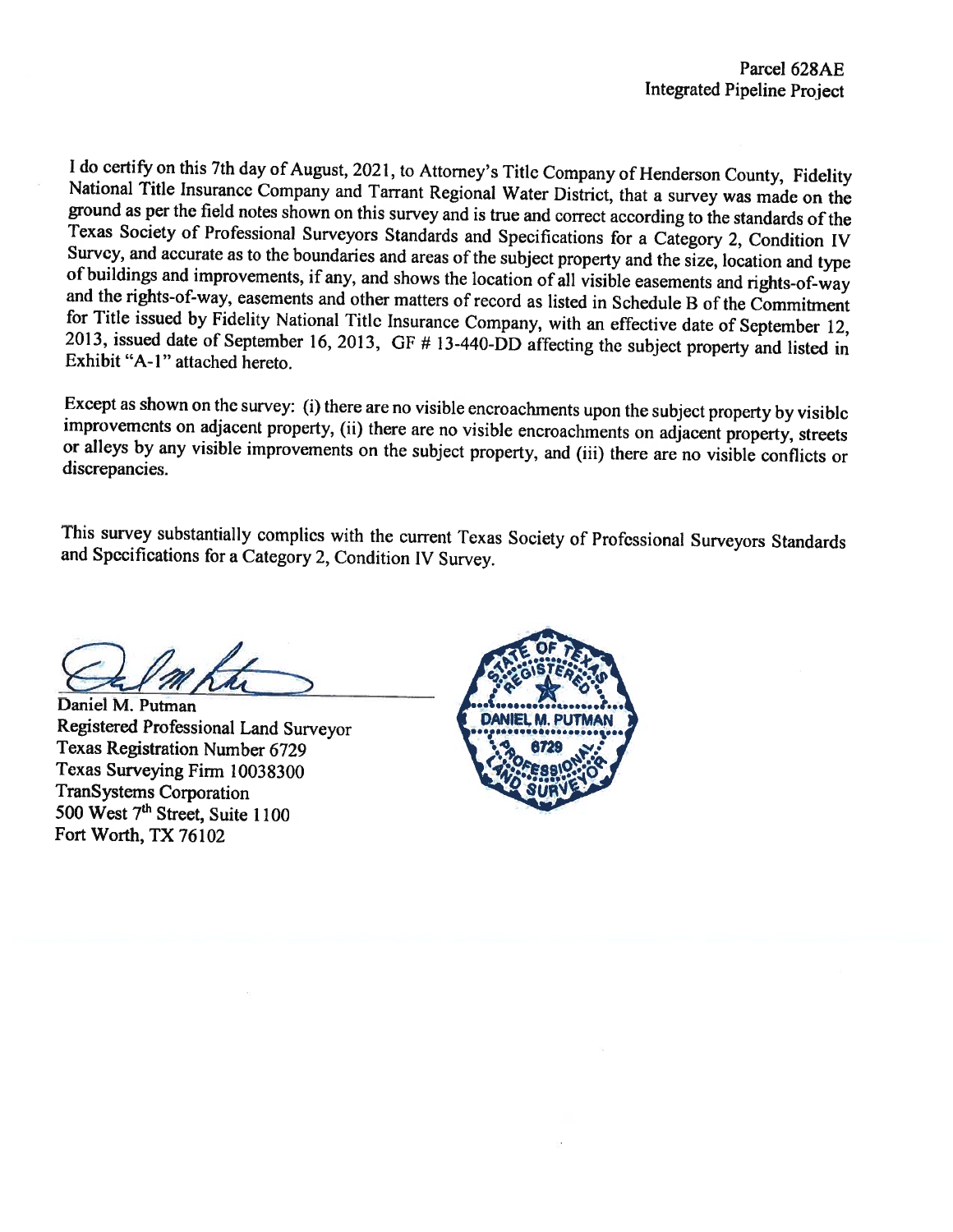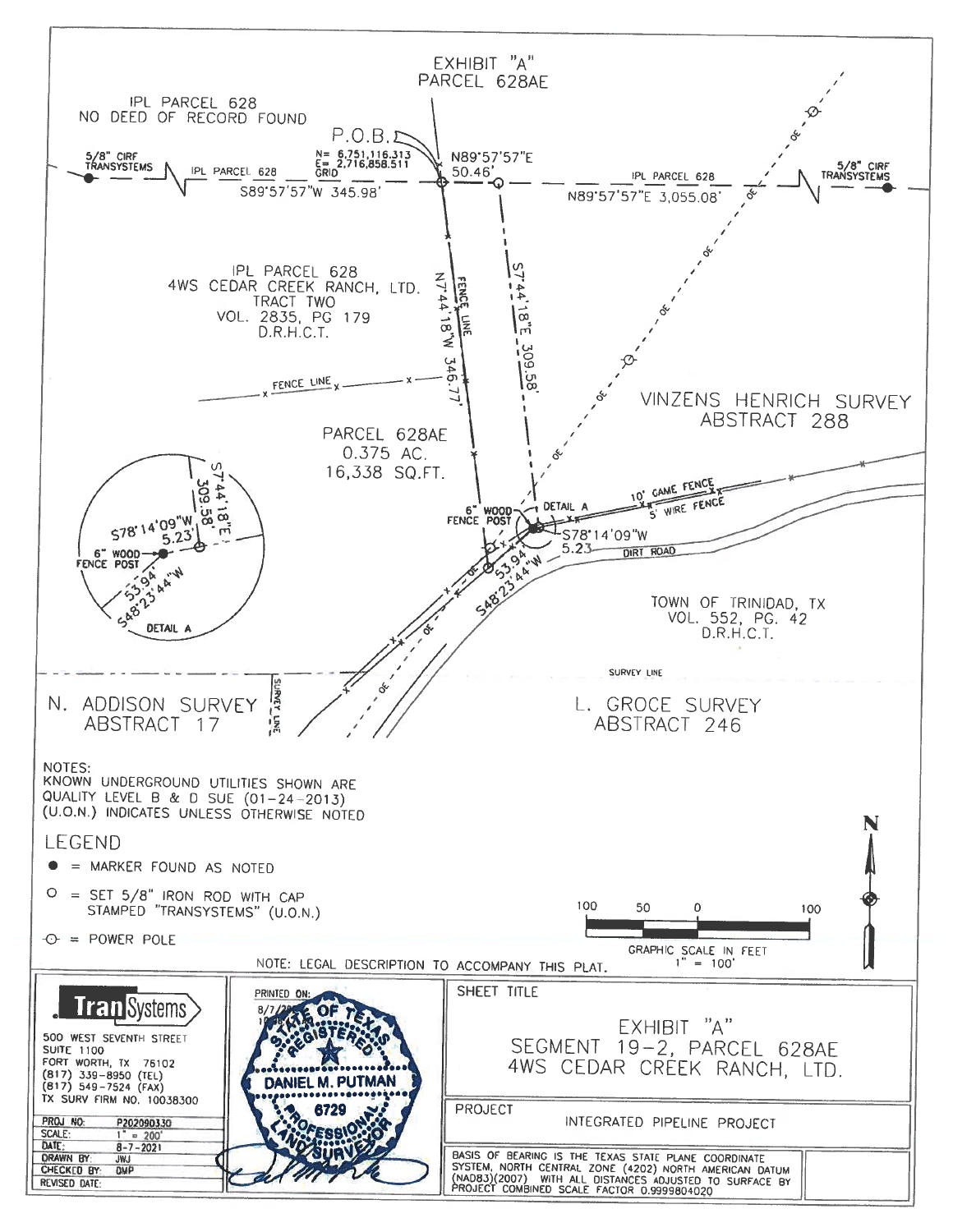IPL Parcel 1123AE (Gary)

<sup>A</sup> permanent easement interest across <sup>a</sup> 1.320-acre tract of land situated in the Abstract Number 557, Henderson County, Texas, and being more particularly described as a portion of that certain tract of land described in a deed to Ann Gary recorded in Instrument Number 2014-00006770, Official Public Re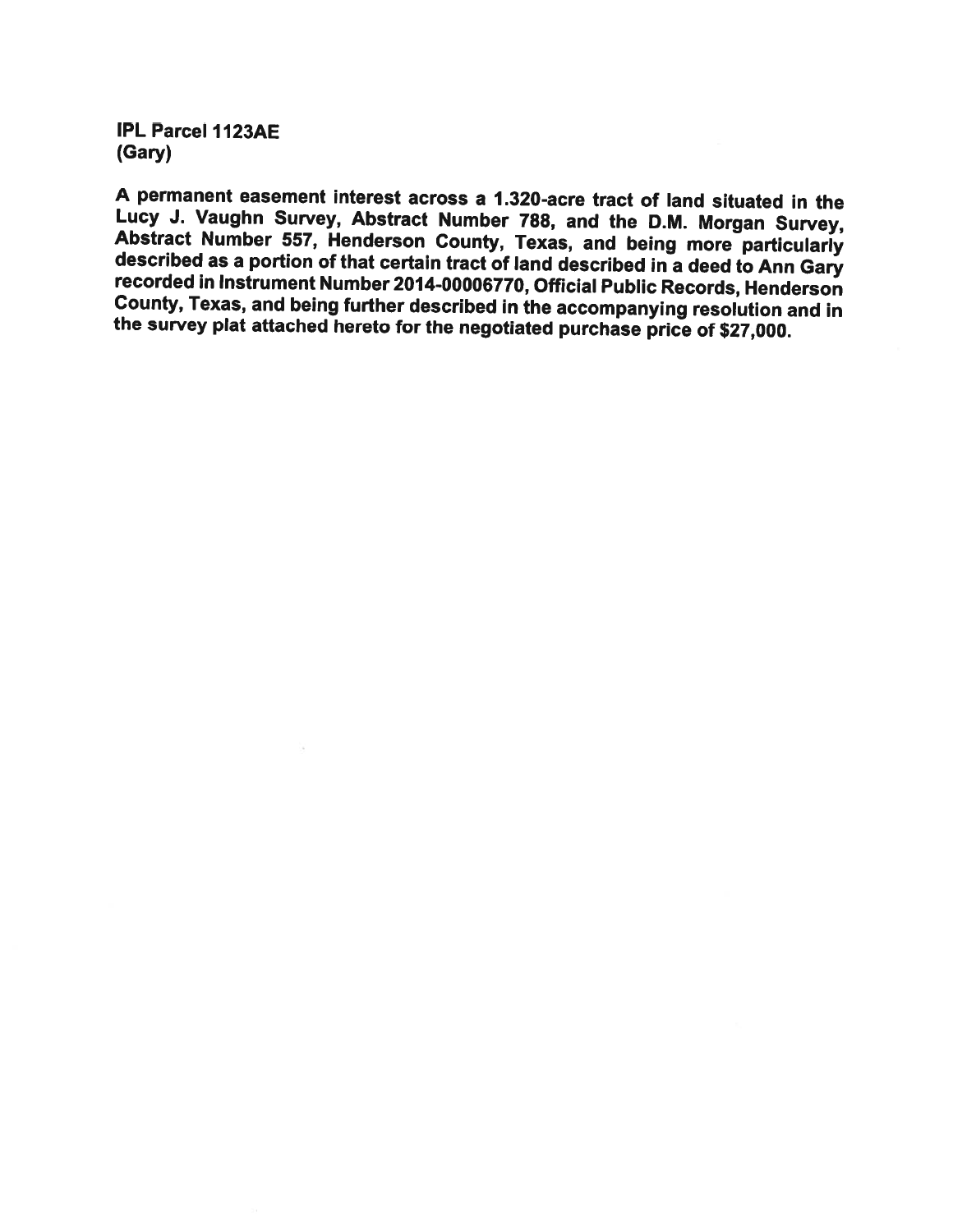# EXHIBIT "A" Property Description

Being 1.320 acres (57,495 square feet) of land situated in the Lucy J. Vaughn Survey, Abstract Number 788, and the D.M. Morgan Survey, Abstract Number 557, Henderson County, Texas, and more particularly that certain tract Number 2014-00006770, Official Public Records, Henderson County, Texas (O.P.R.H.C.T.) and being further described as follows:

BEGINNING at a PK nail found in the center of County Road 4610, a variable width right-of-<br>way, no deed of record found, being the southwest corner of said Gary tract, the southeast corner of a tract of land described by deed to John L. Carter and Shirley A. Carter, recorded in Volume 1941, Page 507 O.P.R.H.C.T. and the southwest corner of herein described tract (N: 6,731,477.985, E: 2,806,399.076 Grid), from which <sup>a</sup> 60D Nail found being bears <sup>S</sup> 85°26'25" W, <sup>a</sup> distance of 494.56 feet;

- (1) THENCE N  $1^{\circ}19'34''$  W along the west line of said Gary tract, the east line of said Carter tract and the west line of herein described tract, a distance of 1,918.67 feet to a 5/8 inch iron rod with TranSystems cap set in the south line of a tract of land described by deed as a Water Pipeline(s) Easement and Right-of-Way to Tarrant Regional Water District, recorded in Instrument Number 2015-00010371 O.P.R.H.C.T. being the northwest corner of herein described tract;
- (2) THENCE <sup>S</sup> 79°55'38" E, along the south line of said easement and the north line of the herein described tract, <sup>a</sup> distance of 8.30 feet to <sup>a</sup> 5/8 inch iron rod with TranSystems cap set;
- (3) THENCE N 88°04'37" E continuing along the south line of said easement and the north line of the herein described tract, a distance of 21.87 feet to a 5/8 inch iron rod with TranSystems cap set, being the northeast corner of the herein described tract;
- (4) THENCE <sup>S</sup> 1°19'34" E, along the east line of herein described tract, <sup>a</sup> distance of 1,915.56 feet to a Mag Nail set in south line of said Gary tract and the center of said County Road 4610 for the southeast corner of herein described tract;
- (5) THENCE S 85°26'25" W, along the south line of said Gary tract, the center of said County Road 4610 and the south line of herein described tract, a distance of 30.05 feet to the POINT OF BEGINNING, containing 1.320 acres (57,495 square feet) of land, more or less.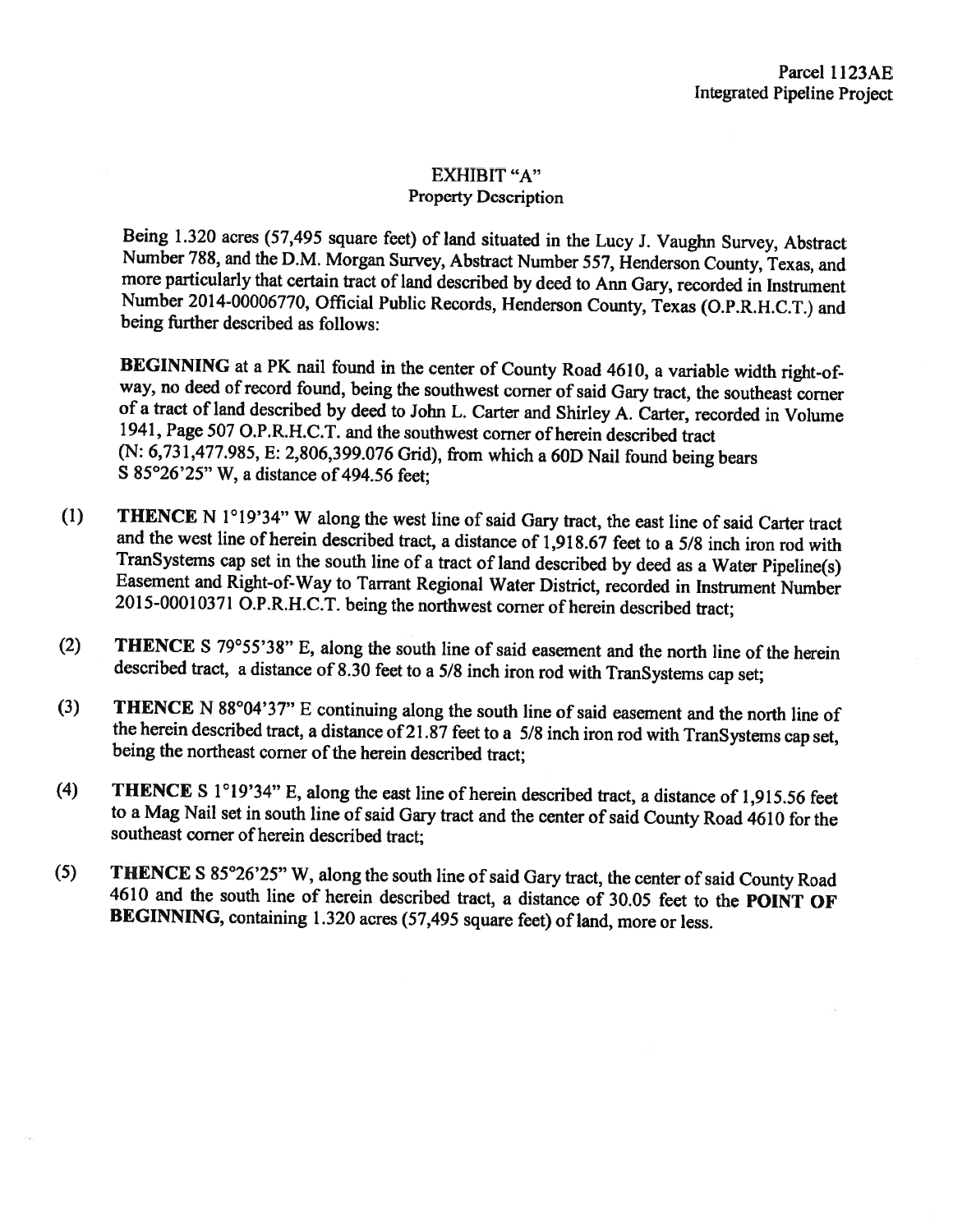NOTE: Basis of bearing is the Texas State Plane Coordinate System, North Central Zone (4202), North American Datum 1983 (NAD 83)(2007) with all distances adjusted to surface by project combined scale factor of 0.9999804020

NOTE: Plat to accompany this legal description.

I do certify on this  $20^{th}$  day of August, 2021, to Attorney's Title Company of Henderson County, Fidelity National Title Insurance Company and Tarrant Regional Water District, that a survey was made on the ground as per

Except as shown on the survey: (i) there are no visible encroachments upon the subject property by visible improvements on adjacent property, (ii) there are no visible encroachments on adjacent property, streets or alleys by any visible improvements on the subject property, and (iii) there are no visible conflicts or discrepancies.

This survey substantially complies with the current Texas Society of Professional Surveyors Standards and Specifications for <sup>a</sup> Category 2, Condition IV Survey.

Daniel M. Putman Registered Professional Land Surveyor Texas Registration Number 6729 Texas Surveying Firm 10038300 TranSystems Corporation 500 West 7<sup>th</sup> Street, Suite 1100 Fort Worth, TX 76102

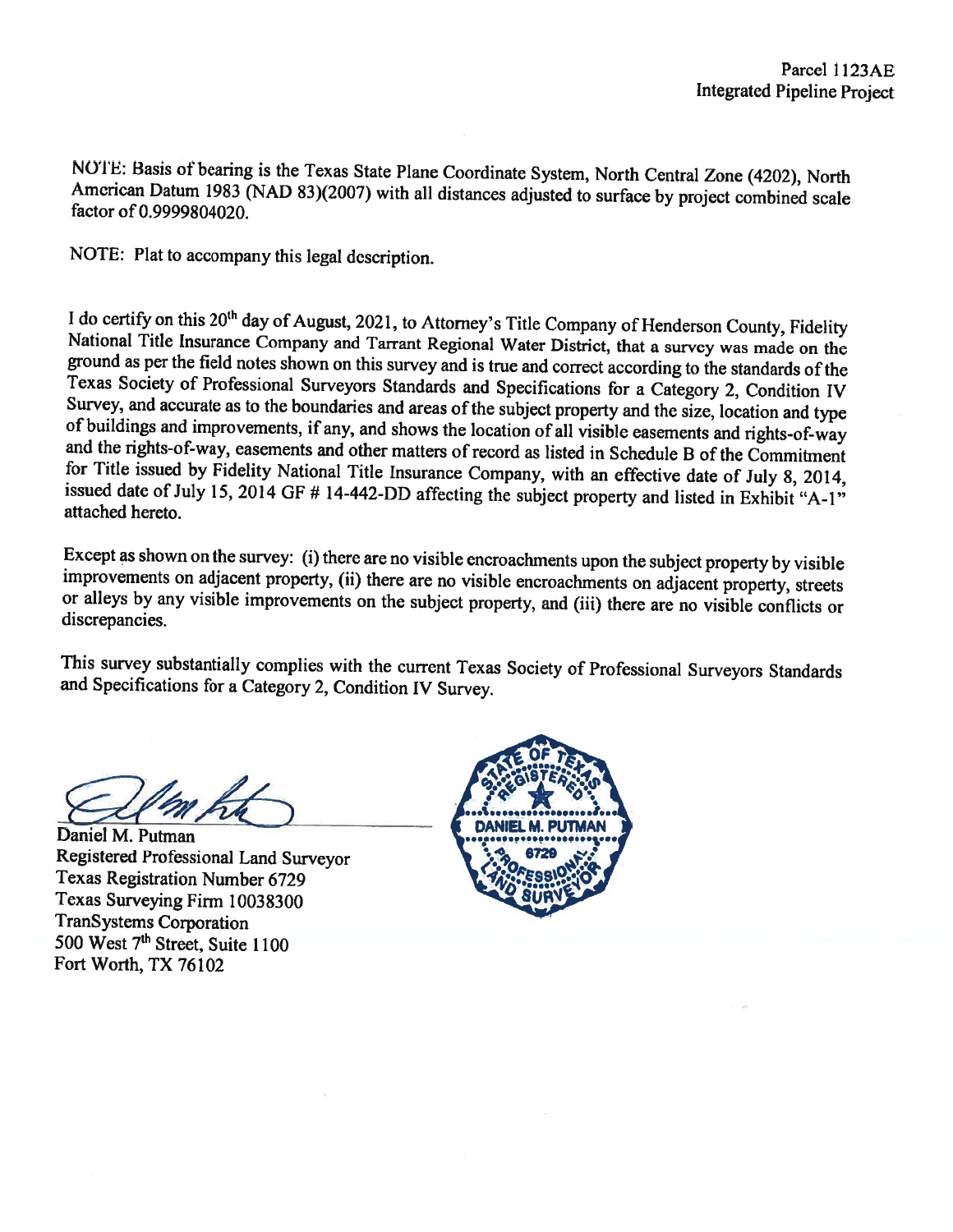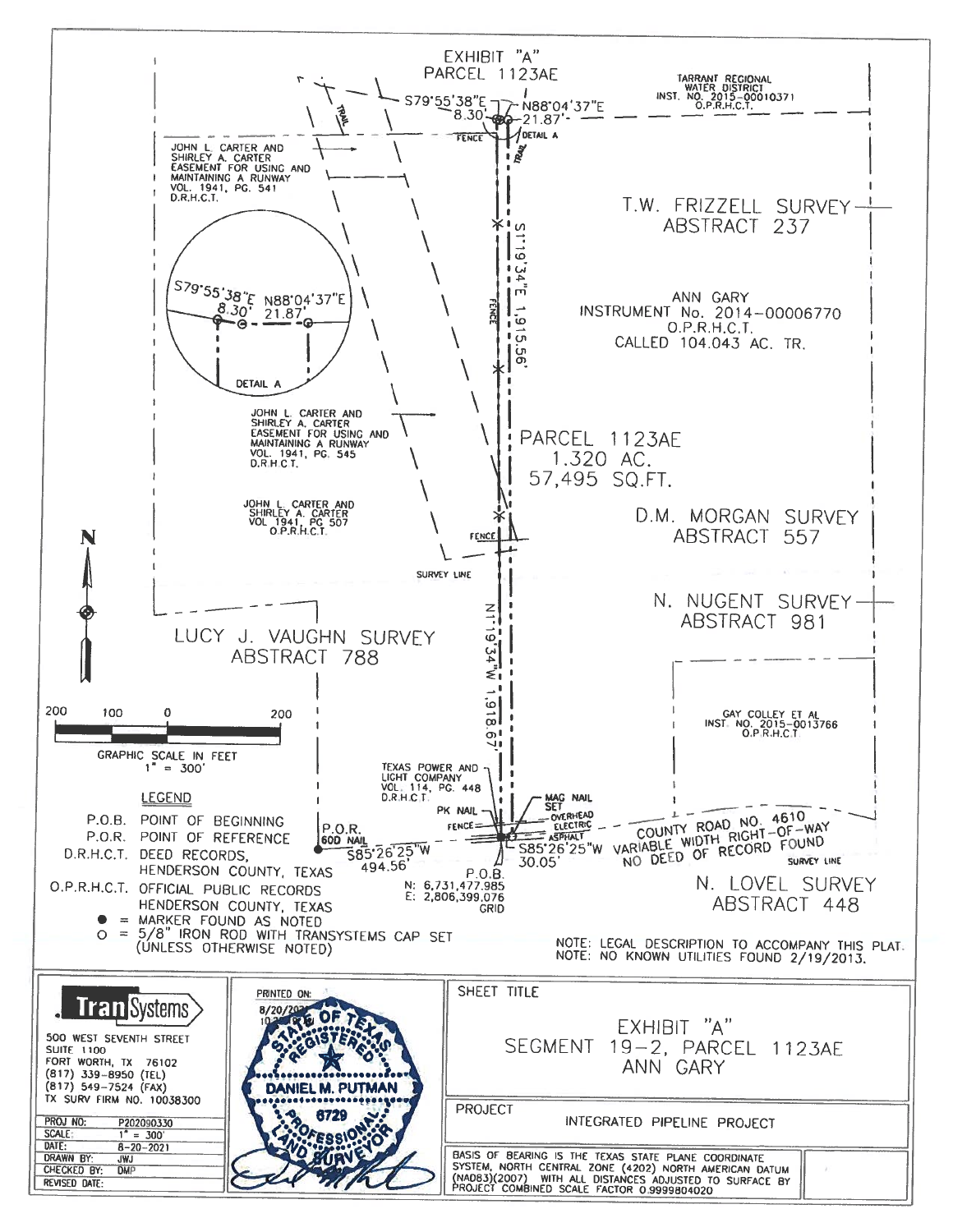In addition, the General Manager or his designee is granted authority to execute all documents necessary to complete this transaction and to pay all reasonable and necessary closing and related costs. Funding for this item is included in the Bond Fund. Director Kelleher seconded the motion and the vote in favor was unanimous.

## 12.

With the recommendation of management, Director Hill moved to grant authority to execute and deliver one or more deeds conveying fee simple title to the land described on Exhibit "A" attached hereto and incorporated herein by reference (the "Exchange Property") to Robert A. Clark, Sr., Charles Allen Bounds, and Wiley D. Stroud, Trustee for Richard Ashly Bounds (collectively, "Clark").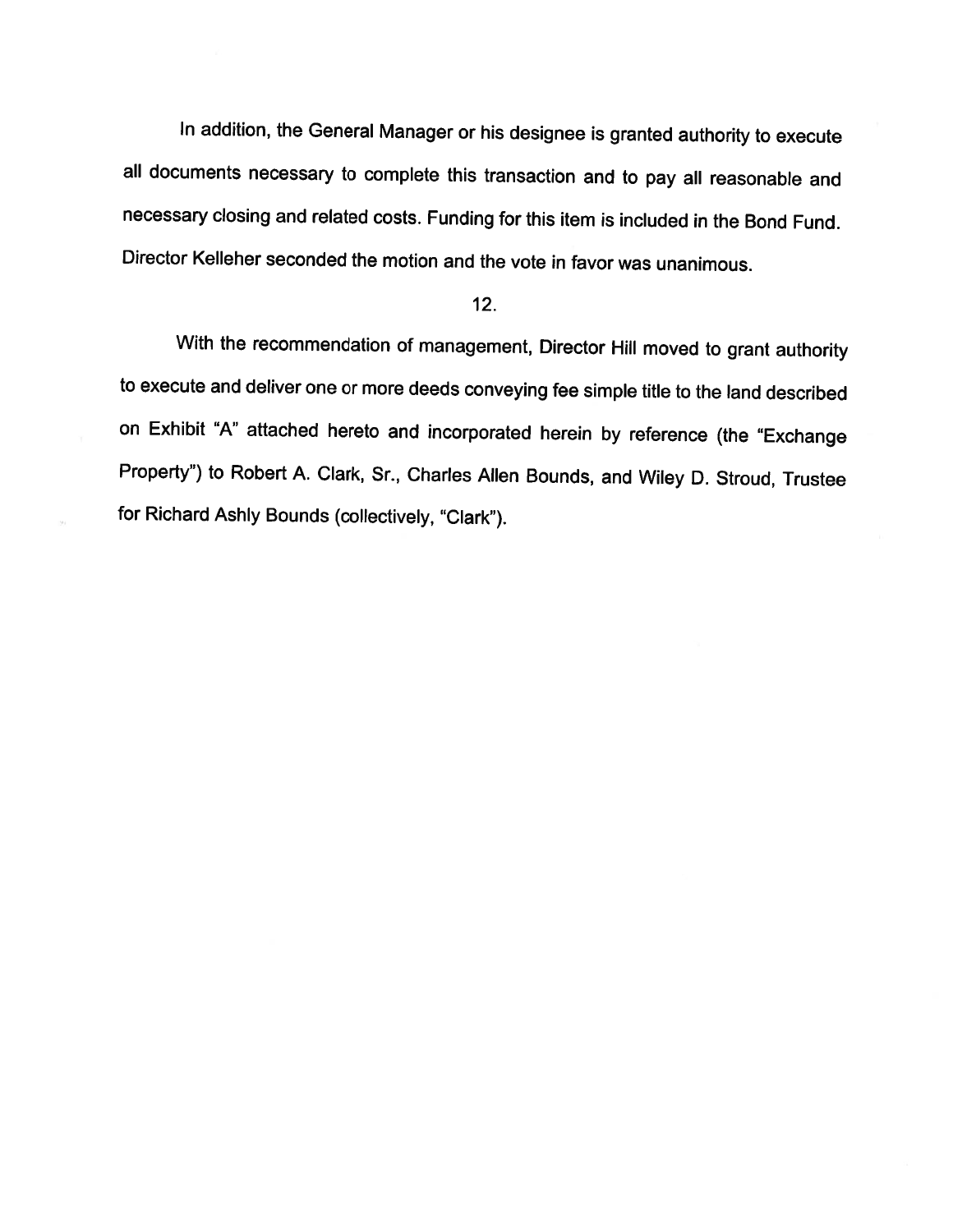## FIRST TRACT:

 $\mathcal{L}^{\text{max}}$  .

All that certain lot, tract or parcel of lahd, lying and being situated in Navarro County, Texas, and being a part of the M. Boren Survey, A. 56 and a part of <sup>a</sup> tract of <sup>200</sup> acres of land which was caused to be <sup>p</sup>lotted by A. Y. Ward into <sup>8</sup> tracts of <sup>25</sup> ac. each, numbered from <sup>I</sup> to <sup>8</sup> InclusIve, and the tract herein described being 'Lot 1" of said subdivision and more particularly described as follows:

. BEGINNING at the SW corner of 100 ac. tract sold to S. G. Ward by deed which is recorded in Vol. 88, Page 50 of the Deed Records of Navarro County, Texas;<br>THENCE N. 60 E. 353.22 varas along the South line of said 100 ac. the SW corner of "Lot 2";

ThENCE N. <sup>30</sup> W. 399.5 varas to the NW corner of "Lot 2";

.

THENCE S. 60 W. 353.22 varas to a stake in the West line of said 200 ac. tract; THENCE S. <sup>30</sup> E. 399.5 varas to the Place of Beginning, and containing <sup>25</sup> acres of land more or less.

#### SECOND TRACT:

All that certain lot or tract of land lying and being situated in Navarro<br>County, Texas, being a part of the M. Boren Sur. A-56 and a part of a 200 acre tract which was caused to be plotted into 8 tracts of 25 acres each, numbered 1 through 8 inclusive, and the land herein described being "Lot 2" of said subdivision and is more particularly described as follows:

BEGINNING at the SE corner of the above "Lot 1"; THENCE N. <sup>60</sup> E. 353.22 varas to the SW corner of "Lot 3" of said subdivision and in the South line of said <sup>200</sup> acre tract;

THENCE N. <sup>30</sup> W. 399.5 varas to the NW corner of "Lot 3";

THENCE S. <sup>60</sup> W, 353.22 varas to the NE corner of "Lot 1" of said subdivision; THENCE S. <sup>30</sup> E. 399.5 varas to the Place of Beginning, and containing <sup>25</sup> acres of land, more or less.

#### THIRD TRACT:

All that certain lot or tract of land in the M. Boren Survey, A-56, Navarro County, Texas and being "Lot 3" of the A. Y. Ward subdivision of 200 acres, above referred to, and being more particularly described as follows;

BEGINNING at the SE corner of "Lot 2" above described; THENCE N. <sup>60</sup> E. 353.22 varas to the SW corner of "Lot 4"; THENCE N. <sup>30</sup> W. 399.5 varas to the NW corner of "Lot 4"; THENCE S. 60 W. 353.22 varas to the NE corner of "Lot  $2^{11}$ : THENCE S. <sup>30</sup> E. 399.5 varas to the Place of Beginning and containing <sup>25</sup> acres of land more or less.

## FOURTH TRACT:

All that certain lot or tract of land in the H. Boren Survey, A-56, Navarro County, Texas being known as "Lot 4" of the A. Y. Ward subdivision of <sup>200</sup> acres above referred to, and being more particularly described as follows:

BEGINNING at the SE corner of Lot <sup>3</sup> of said subdivision and in the South line of said 200 acre tract;

THENCE N. <sup>60</sup> K. 353.22 varas to the SW corner of 25.5 acre tract, same being the residue of <sup>a</sup> 227.5 acre tract;

THENCE N. 30 W. 399.5 varas;

THENCE S. <sup>60</sup> W. 353.22 varas to the NE corner of "Lot 3";

THENCE S. <sup>30</sup> E. 399.5 varas to the Place of Beginning and containing <sup>25</sup> acres of land, more or less.

#### FIFTH TRACT:

All that certain lot or tract of land in the H. Boren Survey A—56, Navarro County, Texas, being known as "Lot 5" of the A. Y. Ward subdivision of <sup>200</sup> acres above referred to, and being more particularly described as follows:

BEGINNING in the North line of <sup>a</sup> 127.5 acre tract sold to Ward by deed recorded in Vol. 84, Page <sup>287</sup> of the Deed Records of Navarro County, Texas at the NE corner of "Lot 6";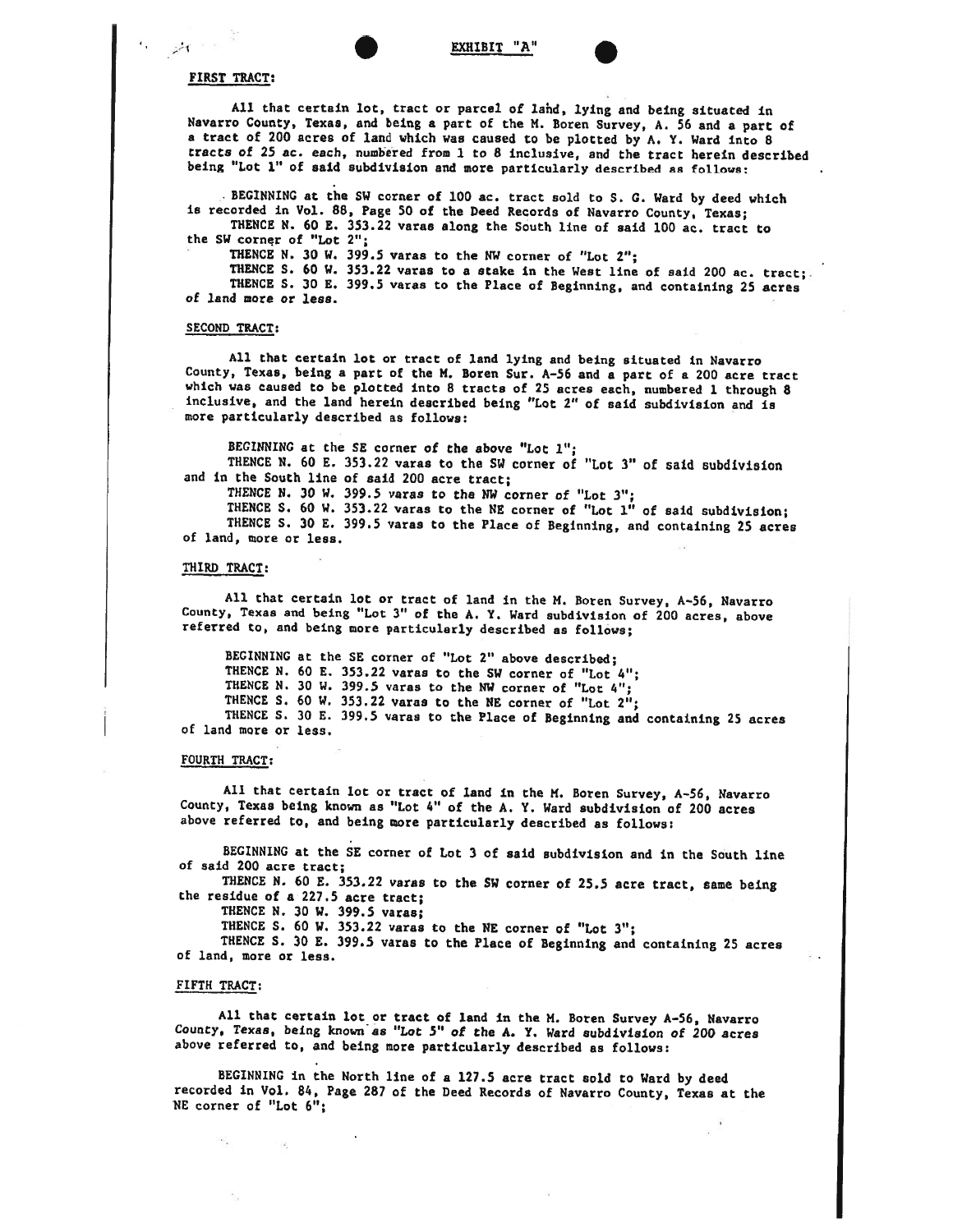THENCE N. 60 E. 399.5 varas along the North line said 127.5 ac. tract; THENCE S. 30 E. 399.5 varas to the NE corner of "Lot 4"; THENCE S. <sup>60</sup> W. 353.22 varas to the NW corner of 'Lot 4";

THENCE N. <sup>30</sup> W. 399.5 varas to the Place of Beginning and containing <sup>25</sup> acres of land, more or less.

### SIXTH TRACT:

All that certain lot or tract of land in the M. Boren Survey, A-56, Navarro County, Texas, being known as "Lot 7" of the A. Y. Ward subdivision of 200 acres above referred to, and being more particularly described as follo

BEGINNING at the NW corner of "Lot 6" of said subdivision in the North line of <sup>a</sup> 127.5 acre tract; THENCE S. <sup>30</sup> E. 399.5 varas to the SW corner of "Lot 6"; THENCE S. 60 W. 353.22 varas to the NW corner of "Lot  $2^{n}$ ;<br>THENCE N. 30 W. 399.5 varas to the North line of said 127.5 acre tract;

THENCE N. 60 E. 353.22 varas to the Place of Beginning, and containing 25 acres more or less.

### SEVENTH TRACT:

All that certain lot or tract of land in the M. Boren Survey, A-56, Navarro County, Texas and being known as "Lot 8" of the A. Y. Ward subdivision of 200 acres of land as above referred to, and being more particularly desc

BEGINNING at the NW corner of said 127.5 acre tract above referred to;<br>THENCE N. 60 E. 353.22 varas to the NW corner of "Lot 7";<br>THENCE S. 30 E. 399.5 varas to the SW corner of "Lot 7";<br>THENCE S. 60 W. 353.22 varas to the

#### EIGHTH TRACT:

All that certain tract or parcel, being 97.59 acres of land, more or less,<br>being a part of the Thomas Ross Survey, Abstract No. 672, Navarro County, Texas and<br>being a part of a 212.20 acre tract of land described in a deed

BEGINNING at the Northwest corner of said 212.20 acre tract;<br>THENCE North 60 East 1062 varas to the Northeast corner of said 212.20 acre<br>tract in a public road;

THENCE South 40 East 510 varas with the meanders of said public road to a stake for corner;

THENCE South 60 West 1144 varas to a stake for corner in the West boundary<br>line of said 212.20 acre tract;<br>THENCE North 30 West 508.5 varas to the Place of Beginning and containing 97.59

acres of land more or less, and being the same land described as first tract for<br>Mrs. Nellie Ross in a Partition Deed dated December 19, 1946 and recorded in Vol. 461,<br>Page 383 of the Deed Records of Navarro County. Texas.

#### NINTH TRACT:

All that certain lot, tract or parcel of land lying and being situated in<br>Navarro County, Texas, being part of the M. Boren Survey, Abstract Number 56, and<br>a part of a tract of 200 acres of land which was caused to be plat as follows:

BEGINNING in the North line of said  $127-1/2$  acre tract at the Northwest corner of Lot Number 5;

THENCE South <sup>30</sup> East 399—1/2 varas to the Southwest corner of said Lot Number 5;

THENCE South <sup>60</sup> West 353.22 varas to the Northwest corner of Lot Number 3; THENCE North <sup>30</sup> West 399—1/2 varas to the North line of said 127—1/2 acre tract;

THENCE North <sup>60</sup> East 353.22 varas to the PLACE OF BEGINNING.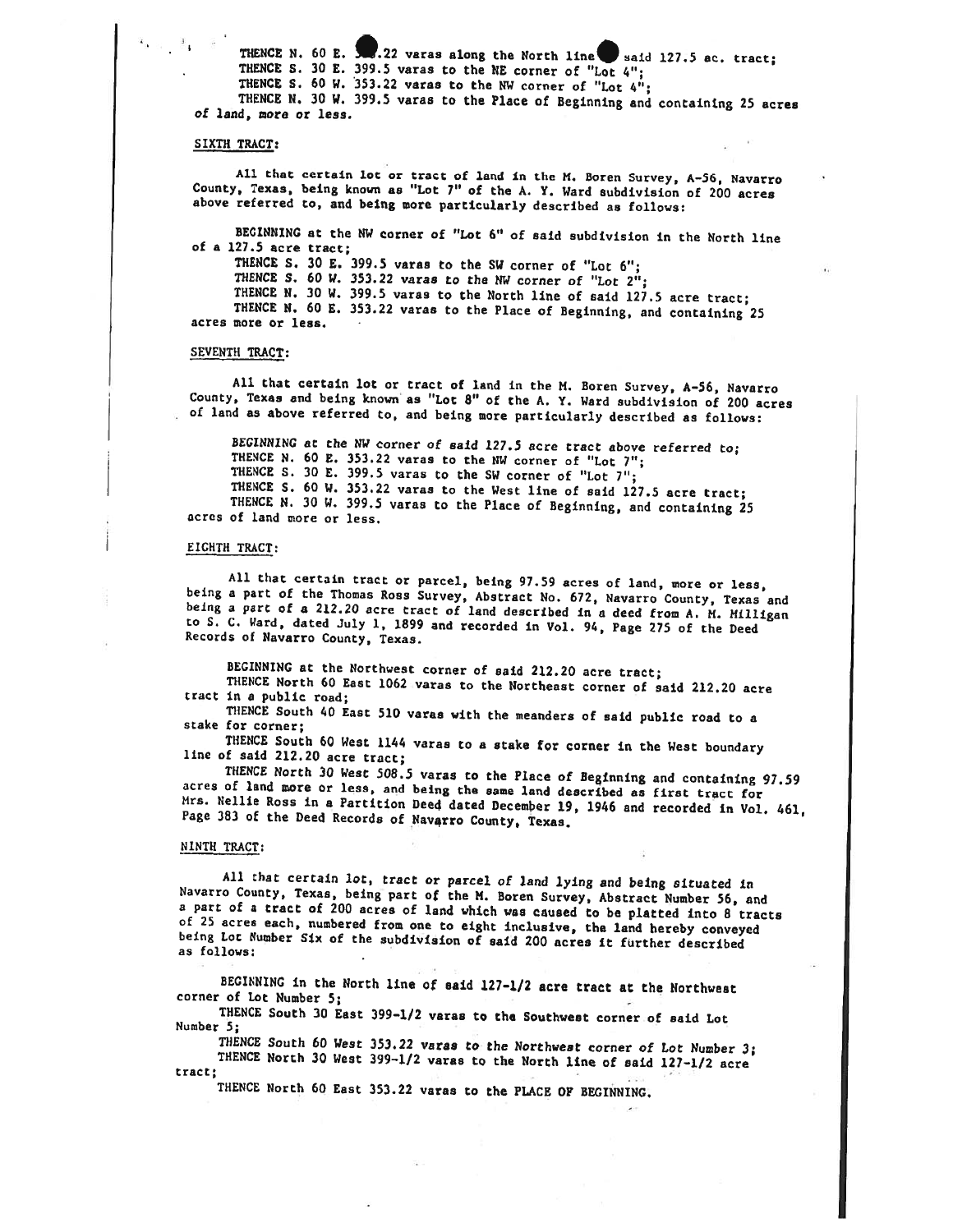### TENTH TRACT:

All that certain lot, tract or parcel of land lying partly in the following surveys, THOMAS ROSS SURVEY, Abstract <sup>672</sup> and CHAS. R. SANDERS SURVEY, Abstract <sup>744</sup> and the H. BOREN SURVEY, Navarro County, Texas, being 63.67 acres of land and being <sup>a</sup> portion of <sup>a</sup> called 97.5 acre tract found upon resurvey to contain 95.00 acres of land and being the tract of land described in a deed from J. D. Bell and Edith Bell to H. P. Bonner, dated September 12, <sup>1980</sup> and recorded in Volume 963, Page 285, Deed Records, Navarro County, Texas. Said 63.67 acre tract described to—wit:

BEGINNING at a 3" iron pipe and 2" X 2" hub at the most Westerly corner of said 95 acre tract, being in the Easterly line of the Brown estate 345.7 acre tract;<br>THENCE South 30° East, 1122.0 feet (called 980.6 feet) along t

THENCE South 60° West, 88.0 feet (called <sup>80</sup> feet) to an eli corner of said 95 acre tract;

THENCE South 30° East, 702.0 feet (called 838.9 feet) continuing along the Westerly fence of said <sup>95</sup> acre tract to <sup>a</sup> tee bar post set therein for corner;

THENCE North 60° 36' East, (called North 60° East) 1533.60 feet along a new cut line to <sup>a</sup> tee bar post set therein for corner;

THENCE North 27° 52' West, 1841.22 feet to <sup>a</sup> tee bar post set in the Northwesterly fence line of said <sup>95</sup> acre tract;

THENCE South 60° West, 1514.0 feet along said Northwesterly fence line to the point of Beginning, containing 63.67 acres of land of which approximately 10.4 acres lie in the Thomas Ross Survey, Abstract 672, 42.6 acres lie in the N. Boren Survey and 10.67 acres lie in the Charles R. Sanders Survey, Abstract 744, Navarro County, Texas.

#### ELEVENTH TRACT:

All that certain tract or parcel of land lying and situated in Navarro County, Texas; a part of the Thomas Ross Survey, Abst. No. 672; and being a part of and the middle portion of a tract called 212.21 acres, as conveyed Navarro County, Texas; and being the same tract called the Second Portion or Lot No. 2, as set aside to Mrs. Pansy E. Morriss in that certain Partition Deed- in the<br>Partition of the Estate of Mrs. A. Y. Ward, Decd. - between Mrs. Willie Blanchard, Edward C. Ward, Et Al, said deed dated the 19th day of December, 1946, and recorded in Vol. 461, Page 383, of the said Deed Records; this parcel or tract of land being described by metes and bounds as follows, to-wit: The

BEGINNING at <sup>a</sup> 2' <sup>p</sup>ipe and 8" Mesquite corner post, set for the Southwest corner of this lot or parcel of land, said corner stake stands in the West line of the Thomas Ross Survey (A-672), and in the East line of the Matthew Boren Survey  $(A-56)$ , said stake is set approximately 122 varas N 30° W from the original Southwest corner of the Ross Survey, and being the Northwest corner of 27.26 acres, out of the Ross Survey, as set apart in Portion Three of 97.5 acres for Beryl Calhoun, Mack Liddell Ward, Et Al, in said Partition Deed;

THENCE running N 59<sup>0</sup> 30' E with the fence on the South line of this tract, 261.6 feet (94.2 vrs) to a 30" Hackberry tree, at angle point in fence;

THENCE <sup>N</sup> 60° 30' <sup>E</sup> with the fence, 1157.7 (416.77 vrs) to <sup>a</sup> stake at root of <sup>a</sup> 15" Mesquite at angle point;

THENCE <sup>N</sup> <sup>590</sup> 54' <sup>E</sup> with the fence <sup>700</sup> feet (252 vrs) to <sup>a</sup> 1" <sup>p</sup>ipe at angle point;

THENCE N 59º 18' E with the fence, 1278 feet (460.08 varas) to a 2" pipe and 8" Mesquite corner post for Southeast corner, in the West line of a County Road, known as the Cade to Richland Road, this being the Northeast cor 27.26 acres, called the Third Portion, and stands N 40° W 341.7 feet (123 vrs) from<br>the Southeast corner of the 212 acres tract;

THENCE <sup>N</sup> 40° <sup>W</sup> with the fence on the West line of the County Road, 1180.6 feet (425 vrs) to <sup>a</sup> 2' <sup>p</sup>ipe under fence for Northeast corner, this being the Southeast corner of Lot No. 1, called 97.59 acres;

THENCE S 60° <sup>W</sup> with the North line of this tract and South line of the 97.59 acres, on <sup>a</sup> new line that is unfenced, 3187.1 feet (1147.36 vrs) to <sup>a</sup> 2" <sup>p</sup>ipe for Northwest corner in the West line of the Survey, the fence on the West line meanders on and off the line;

THENCE S 29<sup>0</sup> 34' E with the West line of this tract, 890.2 feet (320.47 vrs) to <sup>a</sup> 1" <sup>p</sup>ipe and corner post;

THENCE S 29<sup>0</sup> 40' E with the fence, 282 feet (101.52 varas) to the Place of Beginning and containing 88.740 acres.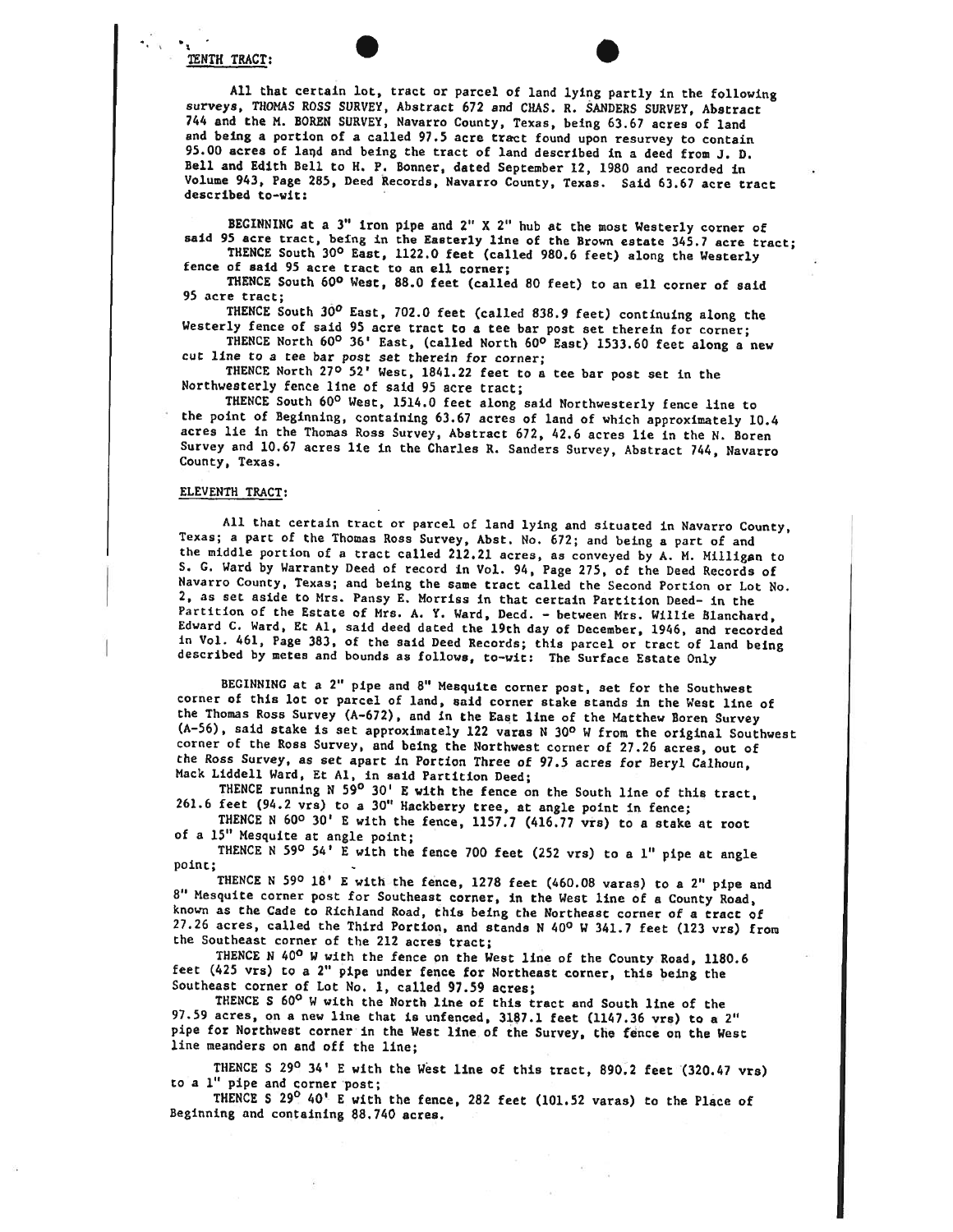#### TWELFTH TRACT:

 $\mathcal{L}(\mathbb{F}_q) \to \mathcal{L}$ 

All that certain lot, tract, or parcel of land, being a part of the M. Boren league survey being the par<sup>t</sup> of the <sup>1000</sup> acres set apar<sup>t</sup> to 3. H. and Levinia Lippard in the case of Cook vs. Boren in the District Court of Navarro County, Texas, conveye<sup>d</sup> by 3. H. & Levinia Lippard to J. L. Halbert and N. C. Read;

. .

BEGINNING at the north corner of 1042 acres set apar<sup>t</sup> to S. C. Cook in said suit <sup>a</sup> stake;

THENCE North 60 East 1440 vrs, to <sup>a</sup> stake in T. Ross West line the southeast corner of 566 acres set apart to Nancy Boren;

THENCE South 30 East 1345 1/2 vrs. to <sup>a</sup> stake in prairie;

THENCE South 60 West 1431 1/2 vrs. to <sup>a</sup> stake in the west line of the Lippard 1000 acres aforesaid;

THENCE North 30 West 1374 1/2 vrs. to the beginning and containing 345 7/10 acres of land, more or less.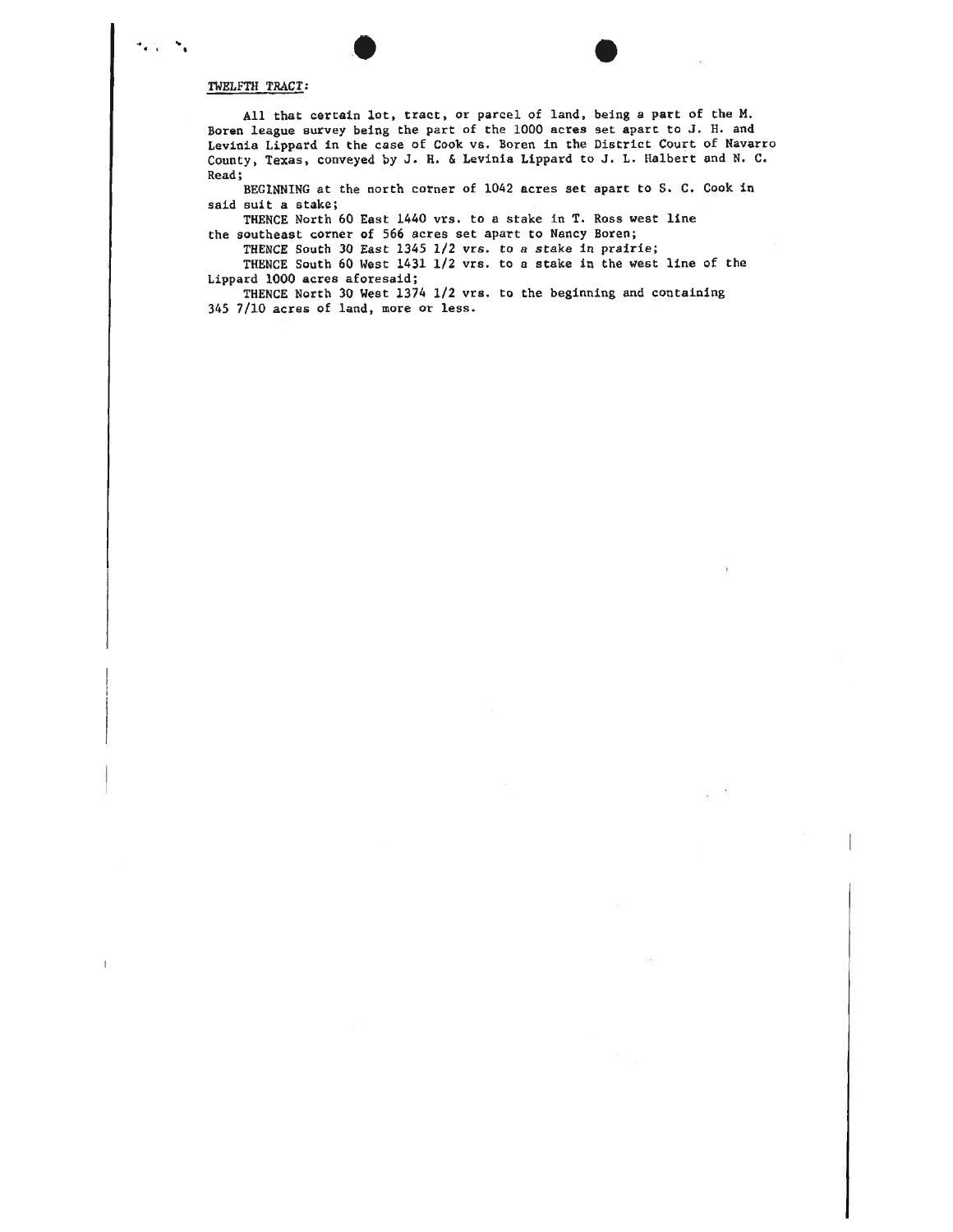All that certain lot, tract, or parcel of land, being 214.4 acres of the Thomas Ross Survey in Navarro County, Texas, particularly described as follows, to wit:

 $\mathcal{C}^{\mathcal{C}}$ 

 $\tilde{\mathbf{x}}$ 

BEGINNING at a stake in the West line of the Thomas Ross Survey at the N. W. corner of a 212 20/100 acre tract sold to S. G. Ward on July 1st, 1899;.

THENCE N. 60 E. 1073 vrs. to a stake in Richland and Cade Public road;<br>THENCE N. 40 W. with said road 1260 vrs. to a stake in the same;

THENCE S. 60 W. 895 vrs. to a stake, whence a mesquite 4 in.<br>dia. brs. S. 41 W. 6 1-2 vrs. and do 4 in. dia. brs. N. 55 W. 6 1/2 vrs;

THENCE S. 30 E. 1229 vrs. to the place of beginning, and being<br>the same tract of land described as third tract in Warranty Deed from<br>Callie Pearce to W. C. Pearce, dated Dec. 15, 1917, of record in<br>Volume 204, Page 688 of

 $\overline{\phantom{a}}$ 

 $\mathcal{L}_{\mathbf{A}}$ 

a e

 $(4.1)$